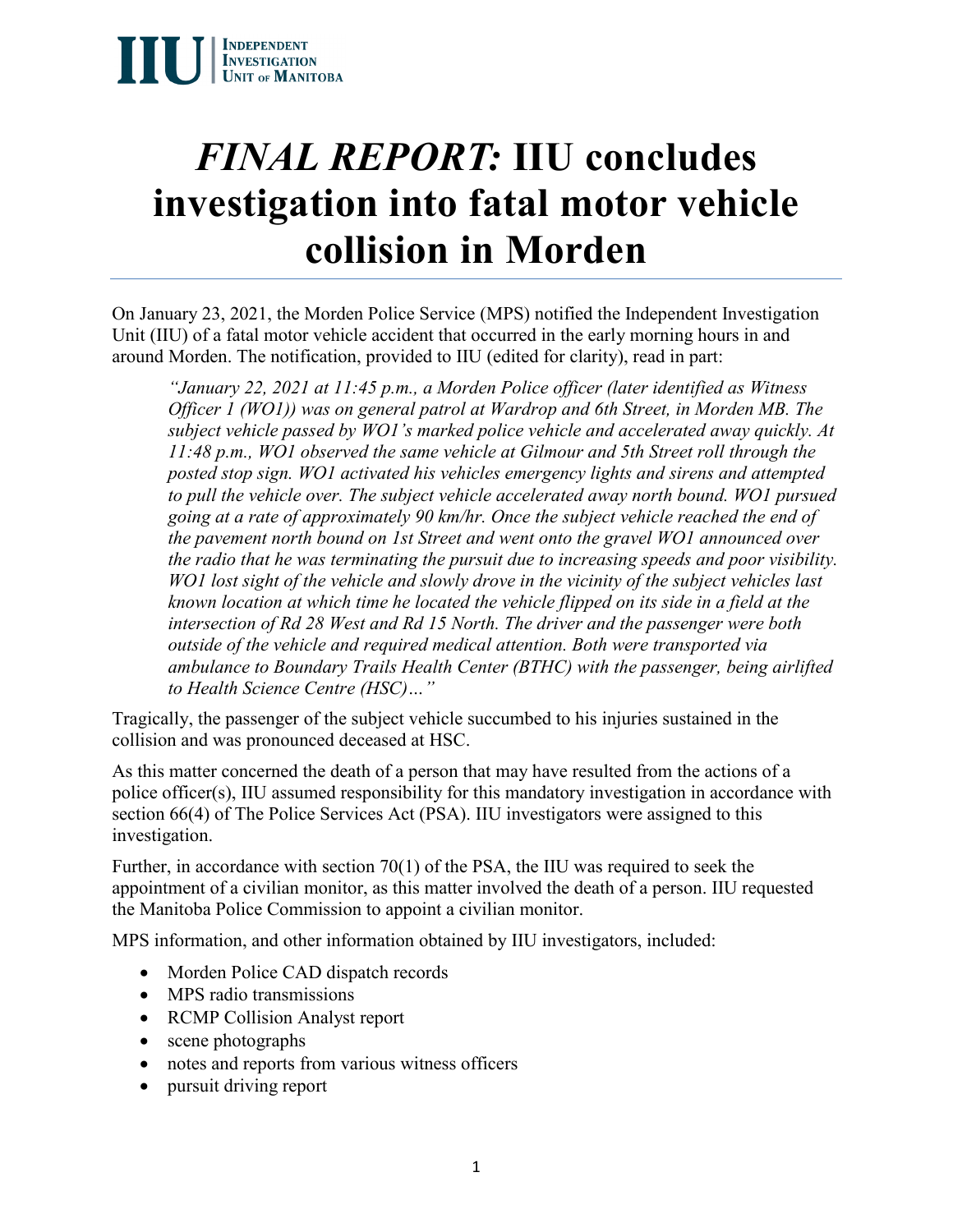

- X2 video surveillance footage
- AP1 medical report
- AP2 pathology report
- MPS pursuit policy

Due to the dearth of information at the outset of this investigation as to whether any actions by any MPS officer contributed, to any degree, to the collision, it was decided that no subject officer designation would be made at this stage, pending receipt of more facts and evidence. The MPS officer who attempted a traffic stop and pursued the suspect vehicle was designated as a witness officer (WO1). IIU investigators received notes and reports from five additional police officers. None of these officers witnessed the pursuit or the subsequent collision. However, these officers were monitoring radio transmissions by WO1. In the circumstances, it was determined that interviews of these officers were not required as the notes and reports were sufficient. IIU investigators had access to and reviewed these radio transmissions.

Two individuals (representing the driver and the deceased) were identified as affected persons (AP1-2). IIU investigators interviewed the driver, AP1. IIU investigators also met with and interviewed three civilian witnesses (CW1- CW3). An RCMP traffic collision analyst (SME) who examined the travel and collision scene prepared a report on the accident, which assisted IIU investigators.

IIU investigators obtained two video surveillance recordings from Morden Collegiate Institute and Morden Evangelical Mennonite Mission Church. Although neither video surveillance footage captured the collision, each recording provided evidence of manner of driving and speed of each vehicle involved.

#### **Facts and Circumstances**

#### **Scene Examination:**

IIU Investigators attended to Morden and drove the route the vehicles had taken during the pursuit to the area where the collision occurred. Based on information received, the pursuit began at the corner of 5th Street and Gilmour Street and continued on 2nd Street (Gilmour Street eastbound becomes 2<sup>nd</sup> Street) where the vehicles turned left (east) onto Wardrop Street before make a left turn (north) onto 1st Street. 1<sup>st</sup> Street in Morden runs north and south. 1<sup>st</sup> Street northbound is a paved road until the intersection with Rampton Street. As 1<sup>st</sup> Street proceeds north after this intersection, it turns into a gravel road. As you continue to proceed northbound, at the intersection with Livingston Drive, 1<sup>st</sup> Street becomes Road 28W. The total travel distance of the pursuit, to the point where WO1 announced he was aborting it, was approximately 750 metres.

#### **Affected Persons:**

**AP1** was the driver of the suspect vehicle involved in the pursuit. AP1 advised that his memory of the incident was limited, but he had some recall of the events on January 22 and 23. He had been with AP2 at the home of a mutual friend, where they each consumed a few drinks. AP1 stated that he felt he was okay to drive when they left. AP1 stated that he was going to drive AP2 to his home in Morden. AP1 stated that AP2 was upset because he thought someone was following them and he did not want to be dropped off at his home. AP1 stated that he drove east on Gilmour Street past the high school to 1st Street. AP1 stated that he turned north on 1<sup>st</sup> Street.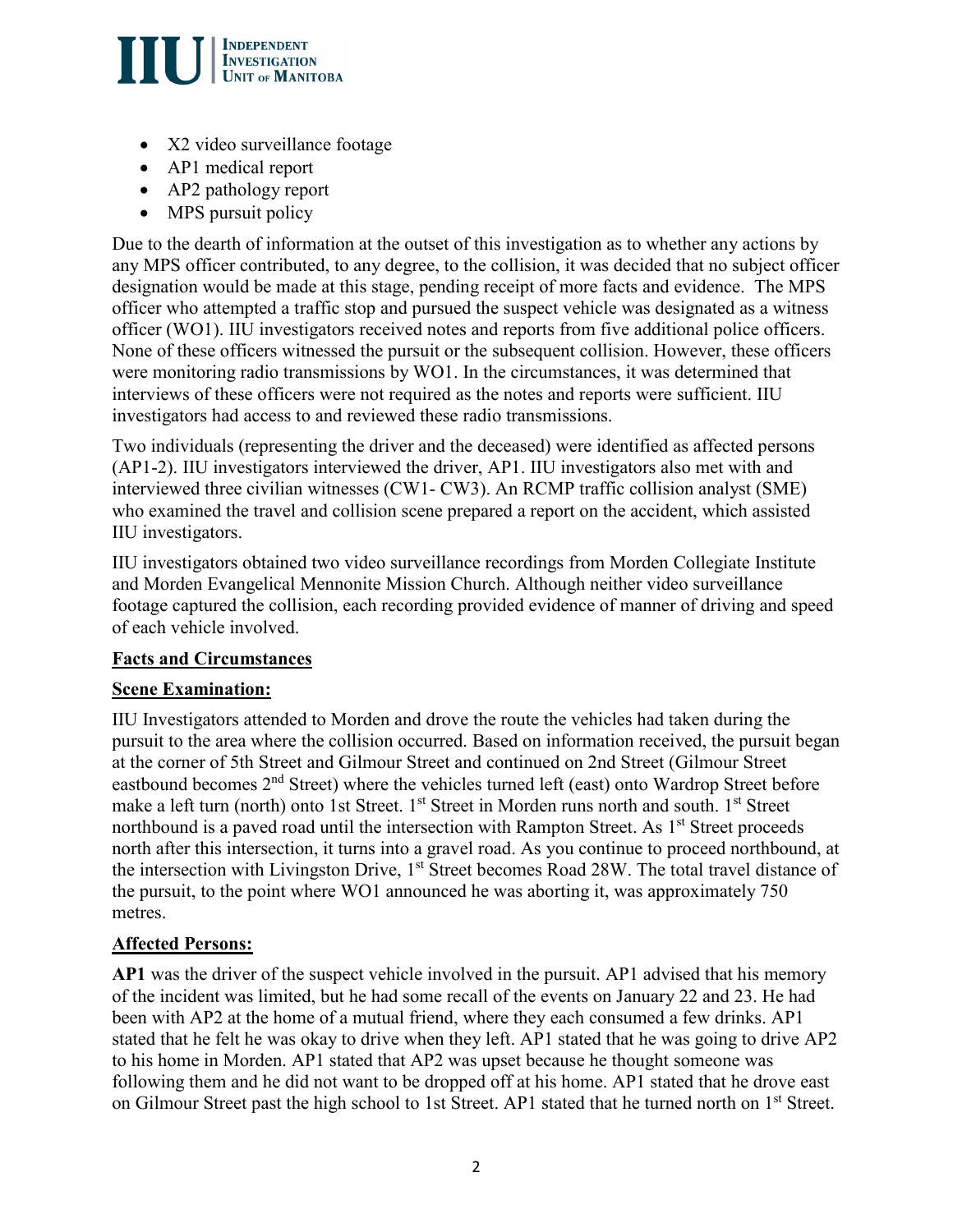

AP1 stated that he and AP2 noticed that there were emergency lights behind them. AP1 stated that AP2 told him to go, so he *"took off"*. AP1 stated that he knew it was the police behind them and thought he should stop. AP1 stated that he applied the brakes but he hit a section of washboard and his vehicle began to slide. AP1 stated that the next thing he remembers is waking up in a field and yelling for AP2. AP1 stated that both of them had been ejected from the vehicle. AP1 stated that he recalls someone approaching him, but does not know who they were or how long after the accident this occurred. AP1 stated that he was transported to hospital where he was treated for three broken vertebrae. AP1 consented to the release of his medical records.

#### **AP1 Medical records**

AP1's medical records regarding injuries sustained were obtained from BTHC.

The triage sheet indicated that AP1 stated he did not remember what happened and admitted to consuming 1/4 gram of cocaine and approximately five beers. There were no fractures of AP1's vertebrae identified by the attending physicians.

**AP2** was the passenger in the suspect vehicle. AP1 was initially located outside of the vehicle and it was apparent that he had been ejected from it following the collision. AP1 had sustained extensive abdominal and head injuries. AP1 was transported to HSC and was admitted to the surgical intensive care unit. He was pronounced deceased on January 23. The pathologist determined that the cause of death was blunt trauma related to a motor vehicle collision.

#### **Civilian Witnesses:**

**CW1** stated that following his reading of the IIU media release, he contacted the IIU office, as he believed he had useful information to share. CW1 stated that he had been driving around with CW2 that night. CW1 stated that he had turned off Rampton Street to proceed southbound on 1st Street. There are three baseball diamonds in the field to the north of the skate park. CW1 stated that as they approached the first diamond (the one furthest north), he saw a truck, followed by a marked police car, which had its emergency lights activated, both turn northbound onto 1<sup>st</sup> Street. CW1 stated that he believed there were approximately five to six car lengths between the two vehicles. CW1 stated that he had his window down and could hear the truck accelerating quickly. CW1 stated that he estimated that the truck was travelling over 100km /hr when it passed him. The speed limit in this area of Morden is 50 km /hr. CW1 stated that he watched the pursuit in his rear view mirror and saw the emergency lights on the police car turn off when it went by the church. CW1 stated that after the police vehicle turned off its emergency lights, it continued to travel northbound on 1<sup>st</sup> Street at a much slower speed. CW1 stated that northbound 1<sup>st</sup> Street is not in good shape northbound, beyond the intersection with Rampton Street.

**CW2** stated that he was with CW1 that night. CW2 stated that they were driving southbound on 1st Street. CW2 stated that when they were at the north end of the baseball diamonds, he saw a truck turn north onto 1<sup>st</sup> Street. CW2 stated that a marked police car, which had its emergency lights activated, followed the truck. CW2 stated that the truck continued northbound at a high rate of speed, which he estimates was at least 140 km/hr. CW2 stated that when the police car approached the area of the road where it turns to gravel, the emergency lights were turned off. CW2 stated that the police continued northbound at a slower speed.

**CW3** provided IIU investigators with information that prior to the collision, AP2 was aware that police were following them. AP2 said he wanted to meet someone north of Morden, so they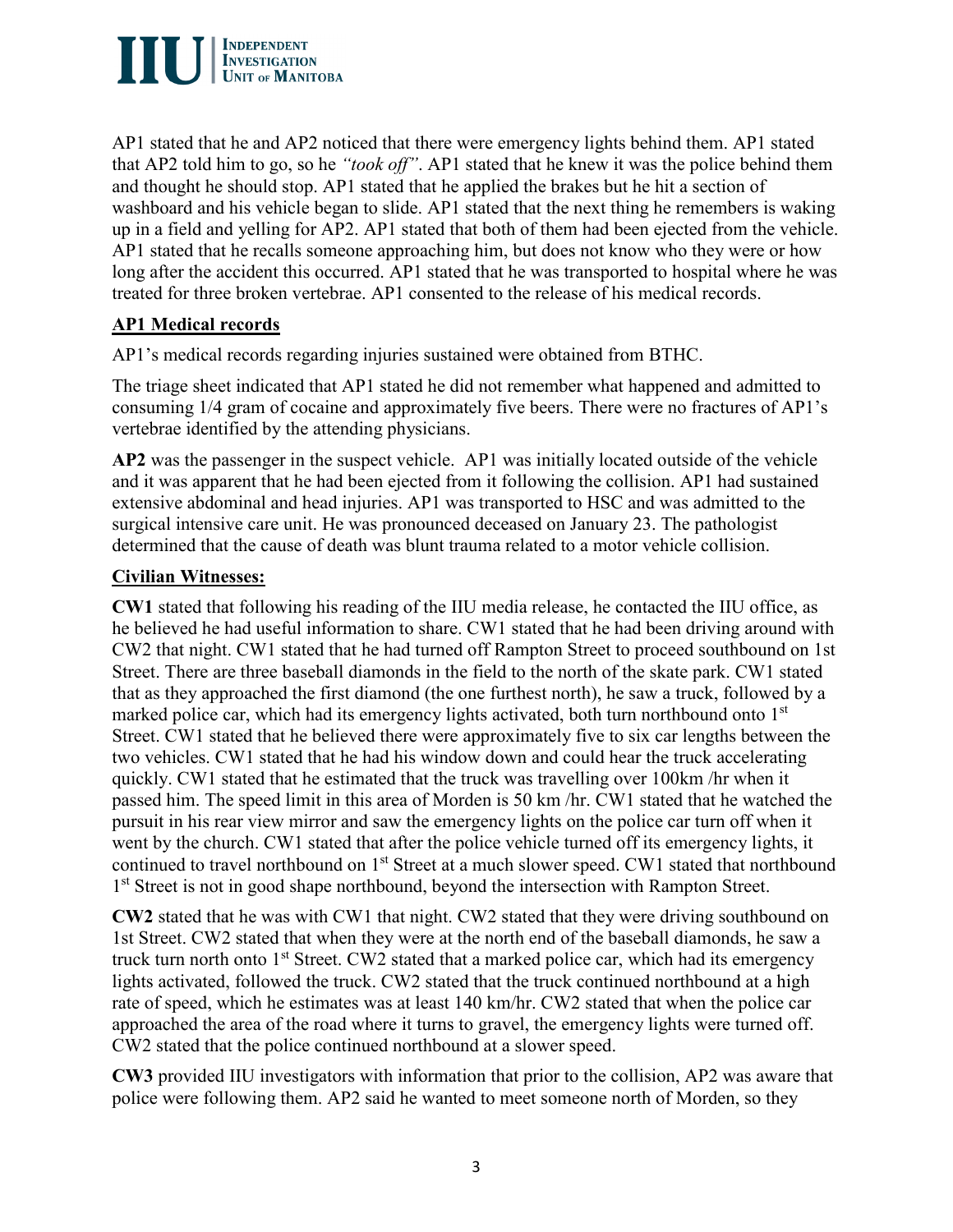# **INDEPENDENT<br>INVESTIGATION<br>UNIT OF MANITOBA**

could *"ditch'* the truck and throw the police off the trail. According to CW3, AP2 said they were trying to get away because they had been at a friend's house drinking since 4:00 p.m. Furthermore, according to CW3, AP2 said that they turned their lights off. CW3 advised that AP2 never met his other friend that evening.

#### **Witness Officers:**

**WO1** stated that he observed the suspect vehicle in the area of 6th Street and Wardrop Street. WO1 stated that the suspect vehicle was driving towards him and accelerated quickly as it passed. WO1 stated that he spotted this vehicle again in the area of 5th Street and Gilmore Street. WO1 stated that he moved his marked police car behind the suspect vehicle and it again accelerated away from him. Based on these observations, WO1 stated that he believed the driver's ability to operate this vehicle may be impaired due to his manner of driving. WO1 stated that as a result, he activated his emergency lights in an effort to stop the suspect vehicle. WO1 stated that the suspect did not pull over or stop, so he activated the police car siren as well. WO1 stated that the suspect vehicle drove east on Wardrop Street, turning left at 1st Street, where it proceeded northbound. WO1 stated that he estimated speed of the suspect vehicle at 90 km/hr. WO1 stated that when the suspect vehicle entered onto the gravel portion of 1st Street, visibility quickly deteriorated. WO1 stated that he aborted the pursuit and turned off the emergency equipment. WO1 stated that he slowed his police car speed to approximately 40 to 50 km/hr and continued to travel northbound on 1<sup>st</sup> Street. WO1 stated that he could not see any sign of the suspect vehicle, so he turned right onto Road 15 North, in order to turn around. WO1 stated that he noticed a light in the field north of his location. WO1 stated that he returned to Road 28 W (which is the continuation of  $1<sup>st</sup>$  Street) and travelled north where he located the suspect vehicle in the field. There was a male laying between the road and the truck (later identified as AP1). WO1 stated that AP1 appeared to be okay and made a comment about *"…driving stupid"*. WO1 stated that based on his conversation with AP1, he formed the opinion that AP1's ability to operate a motor vehicle was impaired by alcohol. WO1 stated that he was alerted by a sound of moaning coming from the other side of the suspect. On attendance to that area, WO1 stated that he located an unresponsive male (later identified as AP2).

#### **Review of MPS radio transmissions**

Audio recordings between WO1, MPS and the dispatch centre were reviewed. Specifically, at 11:48:35 p.m., WO1 had voiced that he had a suspect vehicle that was not stopping for him. At 11:49:36 p.m., WO1 voiced that he was *"…shutting it down, too dusty, can't see the truck".* At 11:51:47 p.m., WO1 voiced that the suspect vehicle was in a field at Road 28 and Road 15.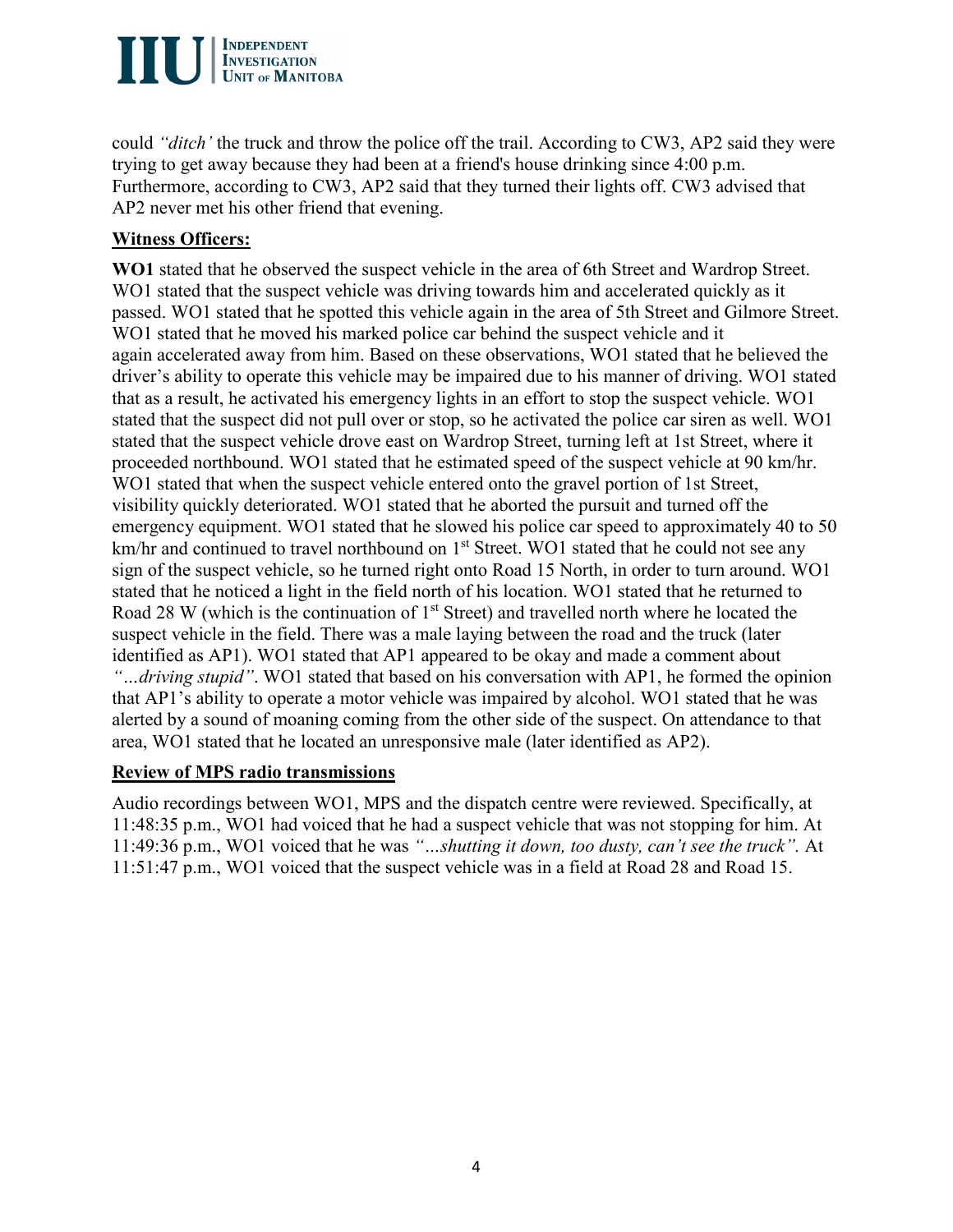

#### **Video Surveillance Footage Analysis:**

The Morden Collegiate Institute is located at the corner of 5th Street and Gilmour Avenue. The school has a camera situated on the Northeast side of the building, which captured the initiation of the pursuit. At 1152:10 p.m., the suspect vehicle is seen travelling eastbound. Five seconds later, a marked police vehicle, with emergency lights activated, is then observed following behind.

The Morden Evangelical Mennonite Mission Church is located at 610 1st Street. This location is significant as 1<sup>st</sup> Street changes from pavement to gravel, just south of the church. The church has a camera in the lobby that captures a small portion of 1st Street through the windows in the front doors. At the 12:15:06 a.m. mark, a vehicle is noted, travelling northbound at a high rate of speed. At the 12:15:10 a.m. mark, another vehicle passes the camera northbound and travelling slower than the first vehicle. No emergency lights are observed on the video. The video is of poor quality and it was not possible to make out the type of vehicles travelling on the roadway. Furthermore, the time marks of the camera footage is approximately 27 minutes fast.

#### **Collision Analysis Report:**

IIU investigators received and reviewed a collision analysis report prepared by SME. In that report, SME indicates that the suspect vehicle was travelling at a speed of 173 km/hr, seconds before it left the roadway. It had slowed to 167 km/hr as it began to slip and then travelling at 85 to 100 km/hr when it flipped and began to roll. SME reports that the passenger (AP2) was located 21 metres north of where the truck came to rest. The suspect vehicle sustained significant damage consistent with a rollover collision. There were no indications that seatbelts had been in use when the collision occurred. SME concluded that the driver was *"…unable to maintain control of his vehicle under typical night time driving conditions."*

#### **Analysis of the MPS Pursuit Policy**

An analysis of the MPS pursuit policy was conducted. That policy, in particular, authorizes a pursuit of a suspect vehicle where a police officer has reason to believe a criminal offence has been or is about to be committed. The policy details the circumstances that are to be considered when a pursuit is initiated or when a pursuit should be aborted, which include:

- the nature of the offence;
- the manner in which the suspect driver is operating the vehicle;
- presence of pedestrians and other traffic along the pursuit route;
- nature and apparent condition of the vehicles involved in the pursuit;
- limits on the police officer's ability to operate the vehicle;
- nature and condition of the area travelled; and
- road and weather conditions.

Based on the review of all of the relevant evidence, I am satisfied that WO1 was aware of the existing policy and his decision to initiate a pursuit and subsequent decision to abort the pursuit complied with it.

#### **Conclusion**

This investigation must consider whether the actions of any police officer caused, or in any way contributed to the death of AP2 and the injuries sustained by AP1.